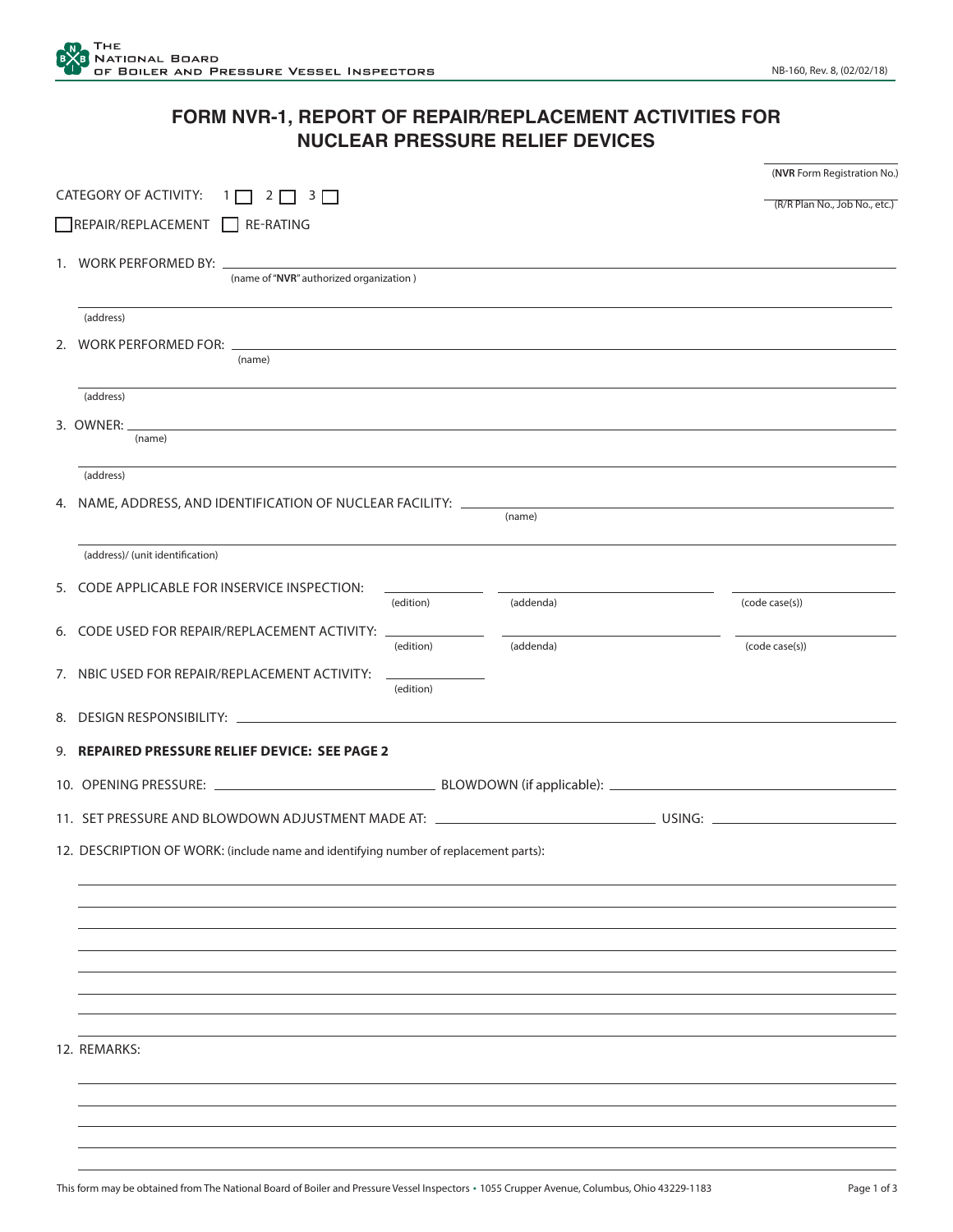(Name of "**NR**" certificate holder)

(Address of "**NR**" certificate holder)

## PRESSURE RELIEF DEVICE

| Name of Mfg. | Type | Mfg. Serial No. | Nat'l Bd No. | Service | Size | Year Built |
|--------------|------|-----------------|--------------|---------|------|------------|
|              |      |                 |              |         |      |            |

## CONSTRUCTION CODE

| Section | Class | Edition | Addenda | Code Case(s) |
|---------|-------|---------|---------|--------------|
|         |       |         |         |              |
|         |       |         |         |              |

## NAME AND IDENTIFYING NUMBER OF REPLACEMENT PARTS

| No. | Part Name | Part Number | Quantity | Serial Number/Traceability No. |
|-----|-----------|-------------|----------|--------------------------------|
| Ι.  |           |             |          |                                |
| 2.  |           |             |          |                                |
| 3.  |           |             |          |                                |
| 4.  |           |             |          |                                |
|     |           |             |          |                                |
| 5.  |           |             |          |                                |
| 6.  |           |             |          |                                |
| 7.  |           |             |          |                                |

NB-160, Rev. 8, (0 2/0 2/1 8 )

(**NR** Form Registration No.)

(R/R Plan No., Job No., etc.)

(R/R Plan No., Job No., etc.) (NR Form Registration No.)

1055 Crupper Avenue, Columbus, Ohio 43229-1183

This form may be obtained from The National Board of Boiler and Pressure Vessel Inspectors

This form may be obtained from The National Board of Boiler and Pressure Vessel Inspectors • 1055 Crupper Avenue, Columbus, Ohio 43229-1183